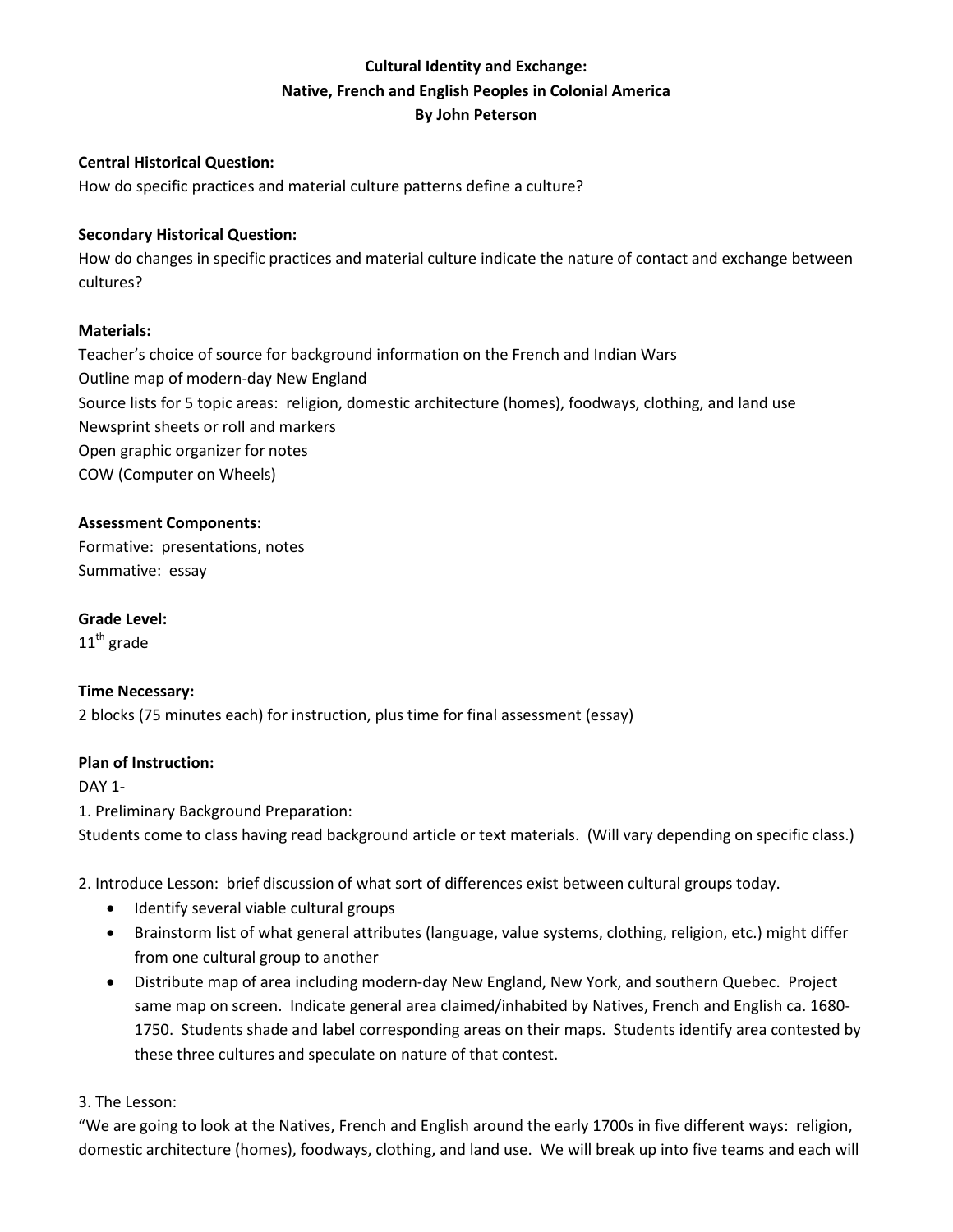be responsible for looking at one of these five topics for all three groups of people. I will provide the teams with print as well as online sources for their groups and topics. Teams will prepare a bulleted poster on newsprint for each of the three groups in their topic area and present to the class. Pay special attention to any evidence of groups adopting practices from other groups. Students who are not presenting will take notes on a sheet provided by the teacher."

Students prepare presentations for following day.

## DAY 2-

Students finalize last details for presentations in groups. Groups present to class. Students not presenting take notes on graphic organizer.

## **Assessment Points:**

1. Collaborative and Cooperative Learning (schoolwide rubric)- how well students work in groups; instructor observes and assists them working in their groups

2. Communication: Speaking and Listening (schoolwide rubric)- how well students convey information orally and how well they take in, record and process that information; instructor observes presentations and monitors notetaking by students

3. Writing: (schoolwide rubric)- students will write a well-constructed and well supported essay that addresses the following question:

*Discuss the features of at least four defining cultural traits of the French, Native Americans and English in what would become New England, upstate New York and Atlantic Canada ca. 1680- 1760. In what ways did these traits create tension between these groups and which of these traits did these groups have in common or adopt from each other?*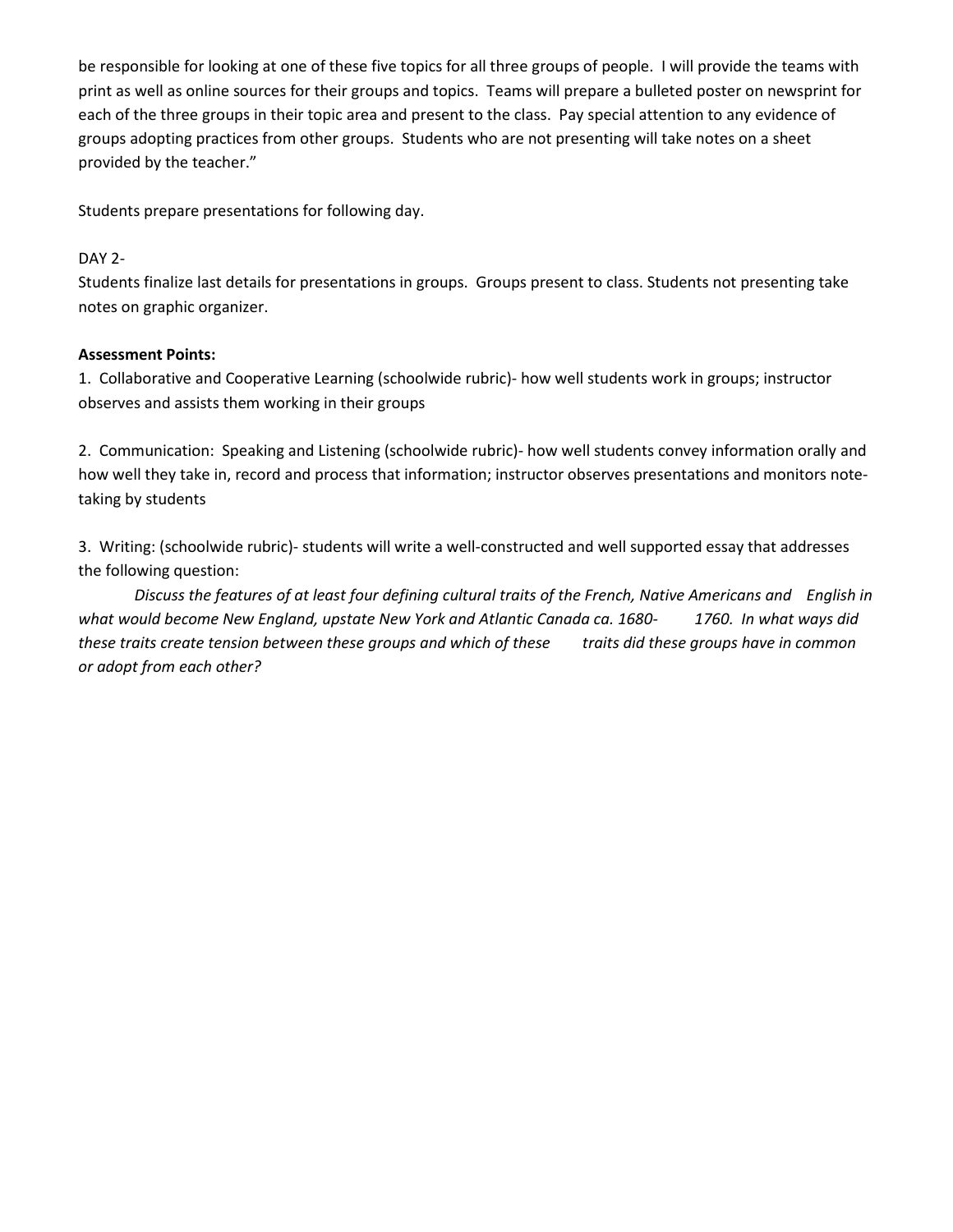## **Cultural Identity and Exchange: Native, French and English Peoples in Colonial America Sources for RELIGION**

#### **NATIVE**

(traditional) Native American Legend of the Giant Beaver

<http://www.bio.umass.edu/biology/conn.river/nalegend.html>

"Origins" section of "Kanienkehaka Lifeways":<http://1704.deerfield.history.museum/groups/lifeways.do?title=Kanienkehaka>

"Ancient Oral Traditions" section of "Wobanaki Lifeways":<http://1704.deerfield.history.museum/groups/lifeways.do?title=Wobanakiak>

"Origins" section of "Wendat Lfieways"<http://1704.deerfield.history.museum/groups/lifeways.do?title=Wendat>

(post-contact)

Father Jogues<http://cather.unl.edu/community.tours.martyrs.html>

Crucifix<http://1704.deerfield.history.museum/popups/artifacts.do?shortName=Crucifix>

Image of praying Indians:<http://public.gettysburg.edu/~tshannon/hist106web/Indian%20Converts/index.htm>

### **FRENCH**

"French Catholicism"[: http://1704.deerfield.history.museum/popups/background.do?shortName=expCatholicism](http://1704.deerfield.history.museum/popups/background.do?shortName=expCatholicism) Crucifix<http://1704.deerfield.history.museum/popups/artifacts.do?shortName=Crucifix>

### **ENGLISH**

"English Puritanism":

<http://1704.deerfield.history.museum/popups/background.do?shortName=expPuritanism>

Pewter Flagon (for communion wine):<http://1704.deerfield.history.museum/popups/artifacts.do?shortName=pewterflagon>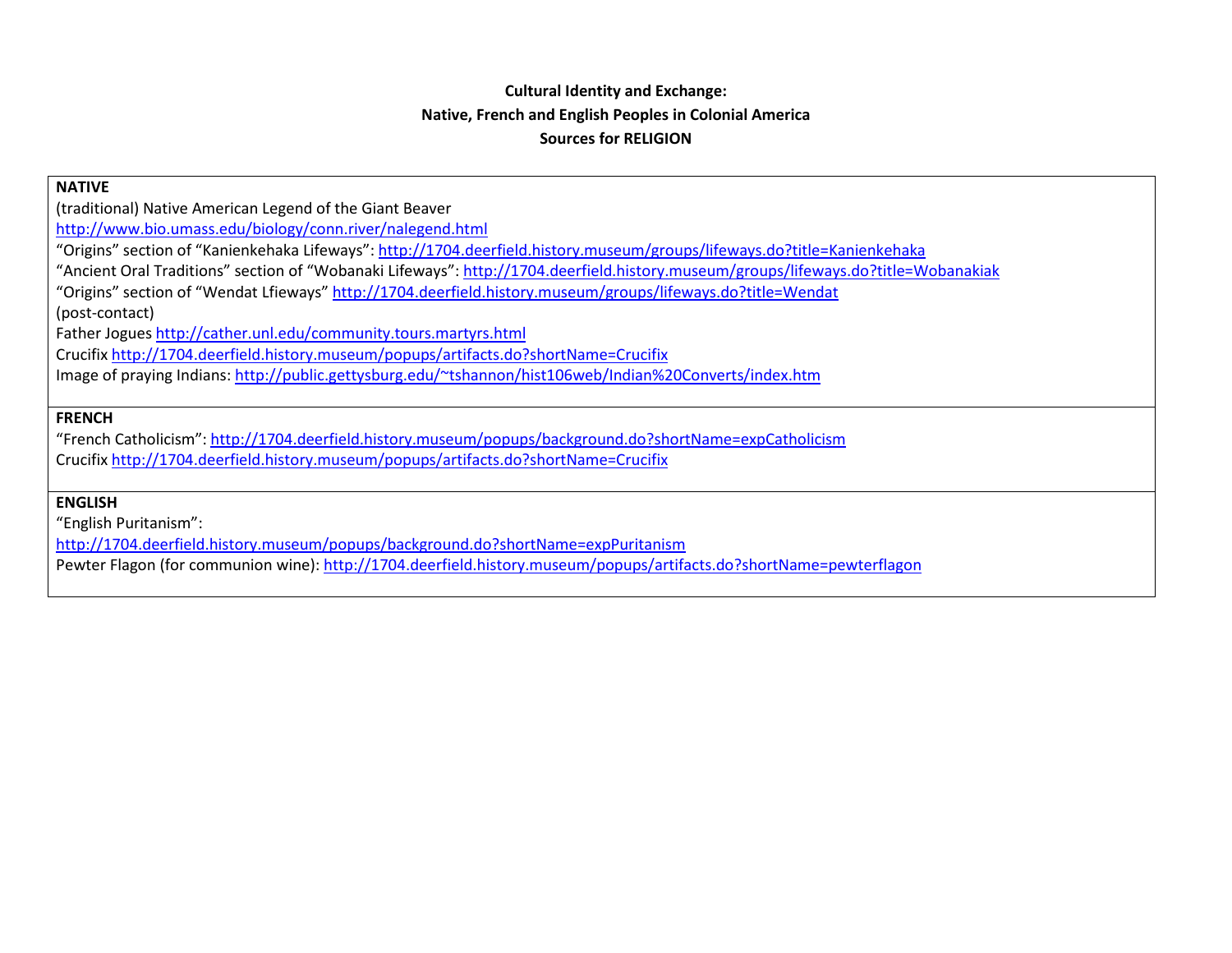# **Cultural Identity and Exchange: Native, French and English Peoples in Colonial America Sources for DOMESTIC ARCHITECTURE**

**NATIVE**

Abenaki villag[e http://rayswigwam.tripod.com/0e490630.jpg,](http://rayswigwam.tripod.com/0e490630.jpg)<http://www.salemdeeds.com/nativeamericandeeds/images/shattuckfarm.jpg> Plan of Odanak [http://www.cbc.ca/allinaweekend/assets\\_c/2013/08/Plan%20du%20fort%20des%20Ab%C3%A9nakis%201704-thumb-300x372-319433.jpg](http://www.cbc.ca/allinaweekend/assets_c/2013/08/Plan%20du%20fort%20des%20Ab%C3%A9nakis%201704-thumb-300x372-319433.jpg) View of Kahnawake<http://1704.deerfield.history.museum/popups/artifacts.do?shortName=Kahnawake> Village of Secota<http://www.chickahominytribe.org/images/secota.jpg> Drawing of Phebe and Eliza Moheage's wigwa[m http://yipp.commons.yale.edu/2013/06/22/inside-a-connecticut-indian-wigwam/](http://yipp.commons.yale.edu/2013/06/22/inside-a-connecticut-indian-wigwam/) Wigwam<http://1704.deerfield.history.museum/popups/artifacts.do?shortName=wigwam>

#### **FRENCH**

"Lake Champlain Voyages of discovery", scroll down to "The Life of a French Settler", pp. 33 & 34 [http://historicsites.vermont.gov/sites/historicsites/files/Documents/directory/vermont\\_history/LakeChamplainVoyagesBook.pdf](http://historicsites.vermont.gov/sites/historicsites/files/Documents/directory/vermont_history/LakeChamplainVoyagesBook.pdf) Cap-Tourmente Farm, 162[6 http://www.mcq.org/place-royale/en/MCQ/archives\\_collections/agrandissements\\_600x600/FBack\\_ctourmente.jpg](http://www.mcq.org/place-royale/en/MCQ/archives_collections/agrandissements_600x600/FBack_ctourmente.jpg) LeMoyne Hous[e http://www.civilization.ca/virtual-museum-of-new-france/files/2012/04/New\\_France\\_4\\_2\\_2\\_LeBer-LeMoyne-House-Lachine.jpg](http://www.civilization.ca/virtual-museum-of-new-france/files/2012/04/New_France_4_2_2_LeBer-LeMoyne-House-Lachine.jpg) habitant house [http://cache.boston.com/resize/bonzai-fba/Globe\\_Photo/2011/05/20/1305897997\\_7020/539w.jpg](http://cache.boston.com/resize/bonzai-fba/Globe_Photo/2011/05/20/1305897997_7020/539w.jpg) **ENGLISH** "Drawing by Dudley Woodbridge" [http://1704.deerfield.history.museum/popups/artifacts.do?shortName=wspringfield\\_meetinghse](http://1704.deerfield.history.museum/popups/artifacts.do?shortName=wspringfield_meetinghse) "First Period (Post-medieval English) 1600-1700 [http://www.historicnewengland.org/preservation/your-older-or-historic-home/architectural-style](http://www.historicnewengland.org/preservation/your-older-or-historic-home/architectural-style-guide#first-period-post-medieval)[guide#first-period-post-medieval](http://www.historicnewengland.org/preservation/your-older-or-historic-home/architectural-style-guide#first-period-post-medieval)

"Old Indian House":<http://www.americancenturies.mass.edu/collection/itempage.jsp?itemid=2027> Rebecca Nurse Homestead[; http://0.tqn.com/d/architecture/1/0/l/k/RebeccaNurseHomestead.jpg](http://0.tqn.com/d/architecture/1/0/l/k/RebeccaNurseHomestead.jpg)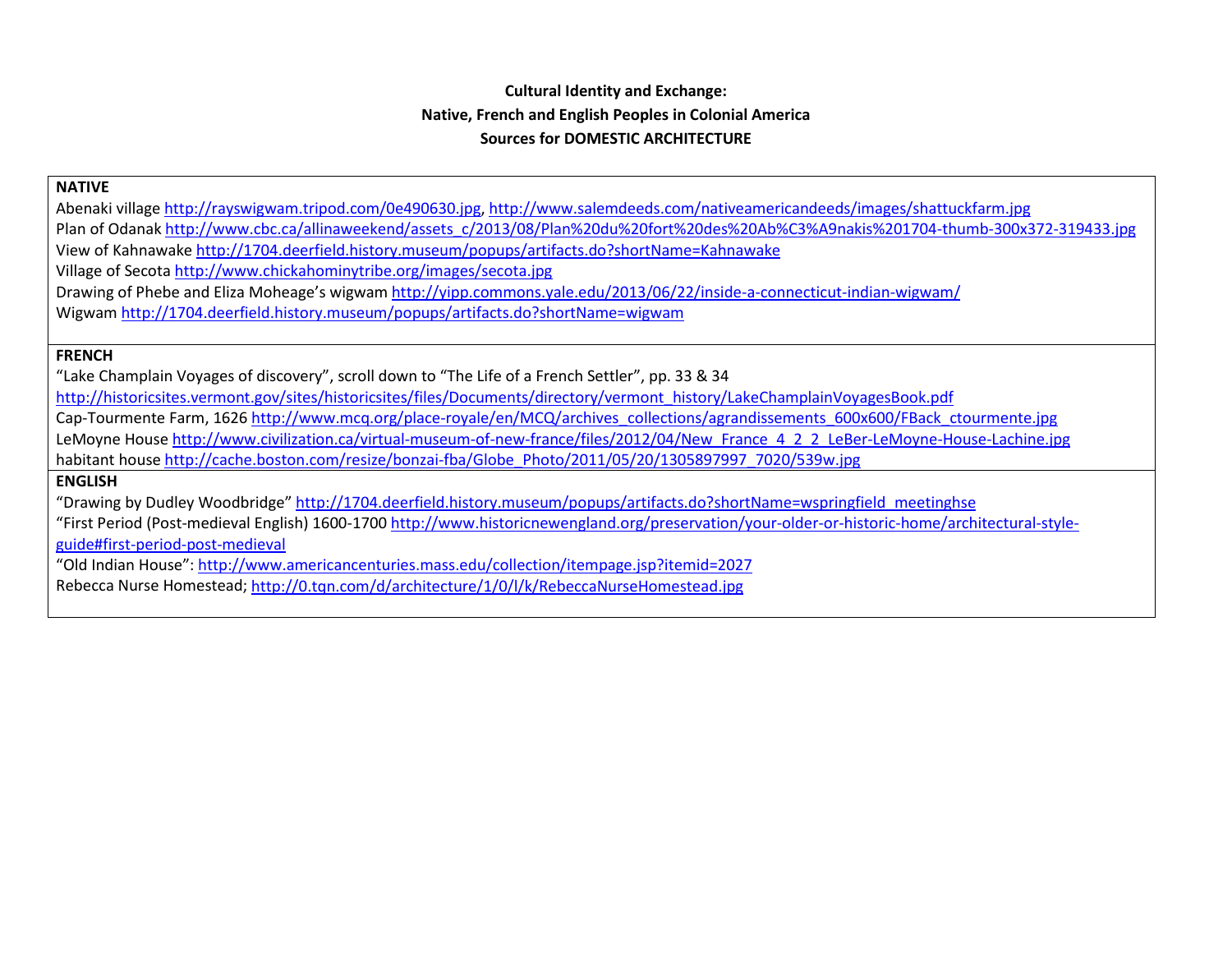# **Cultural Identity and Exchange: Native, French and English Peoples in Colonial America Sources for FOODWAYS**

### **NATIVE**

Ceramic Vesse[l http://1704.deerfield.history.museum/popups/artifacts.do?shortName=ceramic\\_vessel](http://1704.deerfield.history.museum/popups/artifacts.do?shortName=ceramic_vessel) Copper Kettle<http://1704.deerfield.history.museum/popups/artifacts.do?shortName=copperkettle>

"Chapter 1, the Indians, Corn, Beans, and Squash", *Heritage Cook Book*, Better Homes and Gardens, 1975

"Chapter 1, First Nations and Early Settlers (1200-1674)", *The American History Cookbook*, Mark Zanger, 2003

"Wendat Subsistence and the Work of Men and Women" in "Wendat Lifeways"[: http://1704.deerfield.history.museum/groups/lifeways.do?title=Wendat](http://1704.deerfield.history.museum/groups/lifeways.do?title=Wendat)

"Ancient Resources in Ndakinna" in "Wobanaki Lifeways":<http://1704.deerfield.history.museum/groups/lifeways.do?title=Wobanakiak>

### **FRENCH**

"Foodways" section of "French Lifeways":<http://1704.deerfield.history.museum/groups/lifeways.do?title=French>

"Chapter 8, Dining with the French Canadians", *Heritage Cook Book*, Better Homes and Gardens, 1975

*French Cooking in Early America*, Patricia B. Mitchell, 1991

Copper Kettle<http://1704.deerfield.history.museum/popups/artifacts.do?shortName=copperkettle>

"The Habitant's Diet[" http://www.mcq.org/code/en/documents/the-habitant-diet-10.html](http://www.mcq.org/code/en/documents/the-habitant-diet-10.html)

## **ENGLISH**

"Foodways" section of "English Lifeways":<http://1704.deerfield.history.museum/groups/lifeways.do?title=English>

"Chapter 2, Early Colonial Dishes (1524-1674), "Chapter 3, The Twenty-One Colonies (1710s-1790s), *The American History Cookbook*, Mark Zanger, 2003 Iron kettle<http://1704.deerfield.history.museum/popups/artifacts.do?shortName=ironkettle>

Copper Kettle<http://1704.deerfield.history.museum/popups/artifacts.do?shortName=copperkettle>

Chapter 7, pgs. 127-130, 2<sup>nd</sup> paragraph on pg. 138 through 1<sup>st</sup> paragraph on pg. 139, *Changes in the Land*, William Cronon, 1983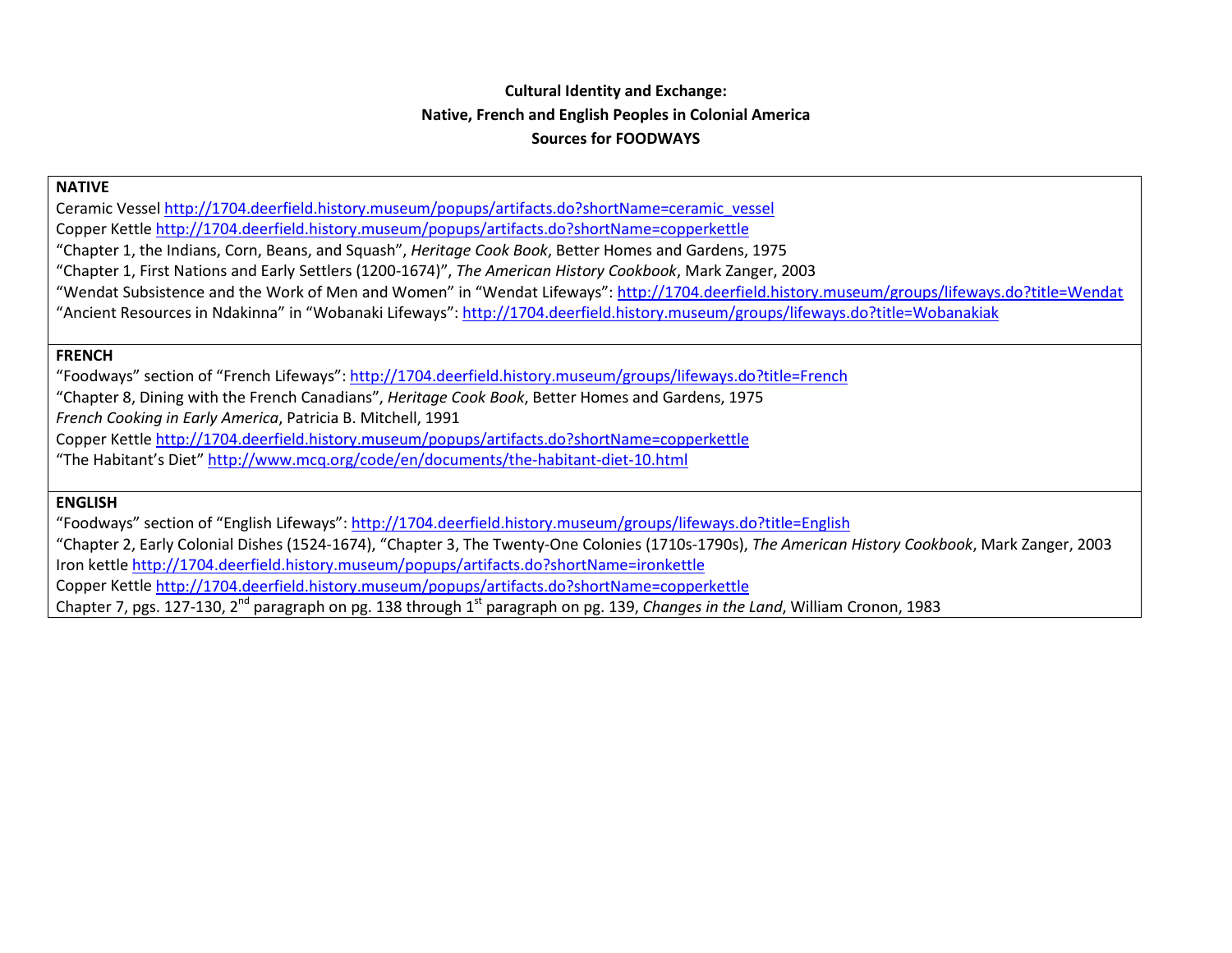## **Cultural Identity and Exchange: Native, French and English Peoples in Colonial America Sources for CLOTHING**

| <b>NATIVE</b>                                                                                                                                        |  |  |  |  |  |  |
|------------------------------------------------------------------------------------------------------------------------------------------------------|--|--|--|--|--|--|
| Dress Up http://www.americancenturies.mass.edu/activities/dressup/index.html                                                                         |  |  |  |  |  |  |
| Virtual Jamestown: Index of White Watercolors and De Bry Engravings http://www.virtualjamestown.org/images/white debry html/jamestown.html           |  |  |  |  |  |  |
| A Briefe and True Report of the New Found Land of Virginia, Thomas Harriot, 1587 (Dover facsimile)                                                   |  |  |  |  |  |  |
| A New World: England's First View of America, Kim Sloane, 2007                                                                                       |  |  |  |  |  |  |
| Image by Claude Chauchetere http://tekakwitha.info/images/1685-drawings-chauchetiere01.jpg                                                           |  |  |  |  |  |  |
| Wobanakiak Woman and Man: http://1704.deerfield.history.museum/popups/artifacts.do?shortName=Abenaki couple                                          |  |  |  |  |  |  |
| Wendat Woman and Man:                                                                                                                                |  |  |  |  |  |  |
| http://1704.deerfield.history.museum/popups/artifacts.do?shortName=huron_couple                                                                      |  |  |  |  |  |  |
| "July 14 <sup>th</sup> . 1703. Prices of Goods" http://www.americancenturies.mass.edu/classroom/curriculum_5th/lesson1/resources/1703_broadside.html |  |  |  |  |  |  |
| Arosen's Gifts http://1704.deerfield.history.museum/popups/artifacts.do?shortName=gifts                                                              |  |  |  |  |  |  |
| Deerskin Moccasins http://1704.deerfield.history.museum/popups/artifacts.do?shortName=moccasins2                                                     |  |  |  |  |  |  |
| Wendat Snowshoes http://1704.deerfield.history.museum/popups/artifacts.do?shortName=snowshoes                                                        |  |  |  |  |  |  |
| Moccasins http://1704.deerfield.history.museum/popups/artifacts.do?shortName=moccasins                                                               |  |  |  |  |  |  |
|                                                                                                                                                      |  |  |  |  |  |  |
| <b>FRENCH</b>                                                                                                                                        |  |  |  |  |  |  |
| Habitant clothing http://www.mcq.org/place-royale/en/MCQ/archives collections/agrandissements 600x600/vmtl BM7-S2-SS1 Canadiens.jpg                  |  |  |  |  |  |  |

Canadian Habitant in Winte[r http://upload.wikimedia.org/wikipedia/commons/0/0b/FAH\\_Canadian.jpg](http://upload.wikimedia.org/wikipedia/commons/0/0b/FAH_Canadian.jpg)

Historical Images of Canadiens [http://colonialbaker.net/milice\\_pictures.html](http://colonialbaker.net/milice_pictures.html)

Capot<http://1704.deerfield.history.museum/popups/artifacts.do?shortName=capot>

John Sheldon's snowshoes<http://1704.deerfield.history.museum/popups/artifacts.do?shortName=JSsnowshoes>

habitant sabo[t http://2.bp.blogspot.com/-TogMz3f0Nrg/UOezhjDJiEI/AAAAAAAAKbA/kDlLthTsTb4/s640/Sabot%231.jpg](http://2.bp.blogspot.com/-TogMz3f0Nrg/UOezhjDJiEI/AAAAAAAAKbA/kDlLthTsTb4/s640/Sabot%231.jpg)

Moccasins<http://1704.deerfield.history.museum/popups/artifacts.do?shortName=moccasins>

#### **ENGLISH**

Dress U[p http://www.americancenturies.mass.edu/activities/dressup/index.html](http://www.americancenturies.mass.edu/activities/dressup/index.html) English Sho[e http://1704.deerfield.history.museum/popups/artifacts.do?shortName=shoe](http://1704.deerfield.history.museum/popups/artifacts.do?shortName=shoe) Moccasins<http://1704.deerfield.history.museum/popups/artifacts.do?shortName=moccasins> Sarah Coleman's Shoe:<http://1704.deerfield.history.museum/popups/artifacts.do?shortName=englishshoes> Pocket<http://1704.deerfield.history.museum/popups/artifacts.do?shortName=pocket> Woman's cloa[k http://1704.deerfield.history.museum/popups/artifacts.do?shortName=cape](http://1704.deerfield.history.museum/popups/artifacts.do?shortName=cape)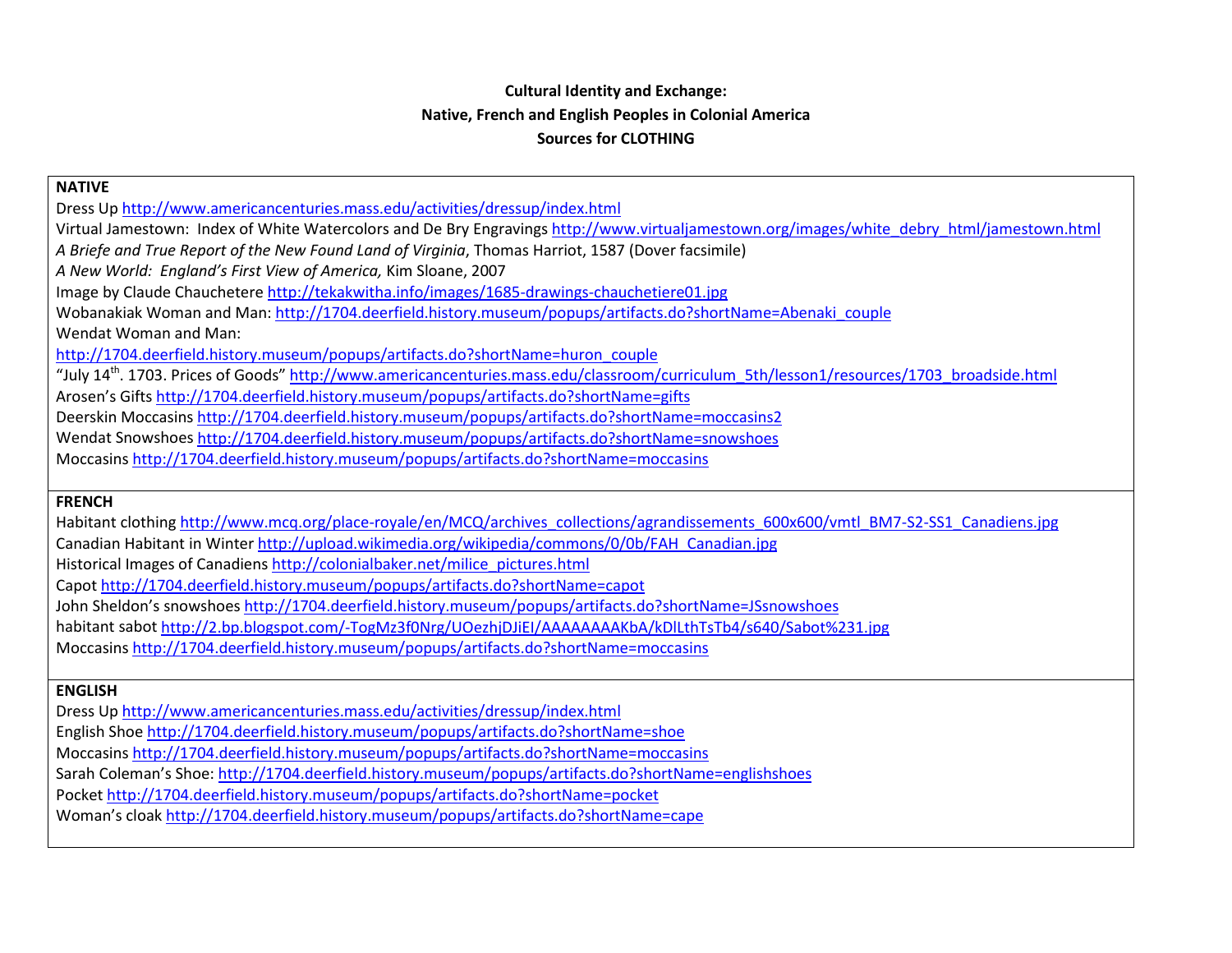## **Native, French and English Peoples in Colonial America Sources for LAND USE**

### **NATIVE**

"Native Land Use and Settlements in the Northeastern Woodlands"[: http://1704.deerfield.history.museum/popups/background.do?shortName=expNLand](http://1704.deerfield.history.museum/popups/background.do?shortName=expNLand) Village of Secota<http://www.chickahominytribe.org/images/secota.jpg>

"Native American History of Corn"[: http://www.nativetech.org/cornhusk/cornhusk.html](http://www.nativetech.org/cornhusk/cornhusk.html)

### **FRENCH**

Habitant cottag[e http://www.uppercanadahistory.ca/finna/que3p3a.jpg](http://www.uppercanadahistory.ca/finna/que3p3a.jpg) Quebec farm<http://padraigan.com/farleys/images/farm.jpg> "The Web of Village Life", pp. 52-58 in *The American People*, Jeffrey Nash, et. al., 1994 "European Land Use and the Transformation of the Northeast": <http://1704.deerfield.history.museum/popups/background.do?shortName=expLand> "Land Distribution" section of "French Colonization": <http://1704.deerfield.history.museum/popups/background.do?shortName=expColonialFrench>

### **ENGLISH**

"Partial map of the Deerfield Street and North Meadows"[: http://1704.deerfield.history.museum/popups/artifacts.do?shortName=1671survey](http://1704.deerfield.history.museum/popups/artifacts.do?shortName=1671survey)

"The Web of Village Life", pp. 52-58 in *The American People*, Jeffrey Nash, et. al., 1994

"European Land Use and the Transformation of the Northeast":

<http://1704.deerfield.history.museum/popups/background.do?shortName=expLand>